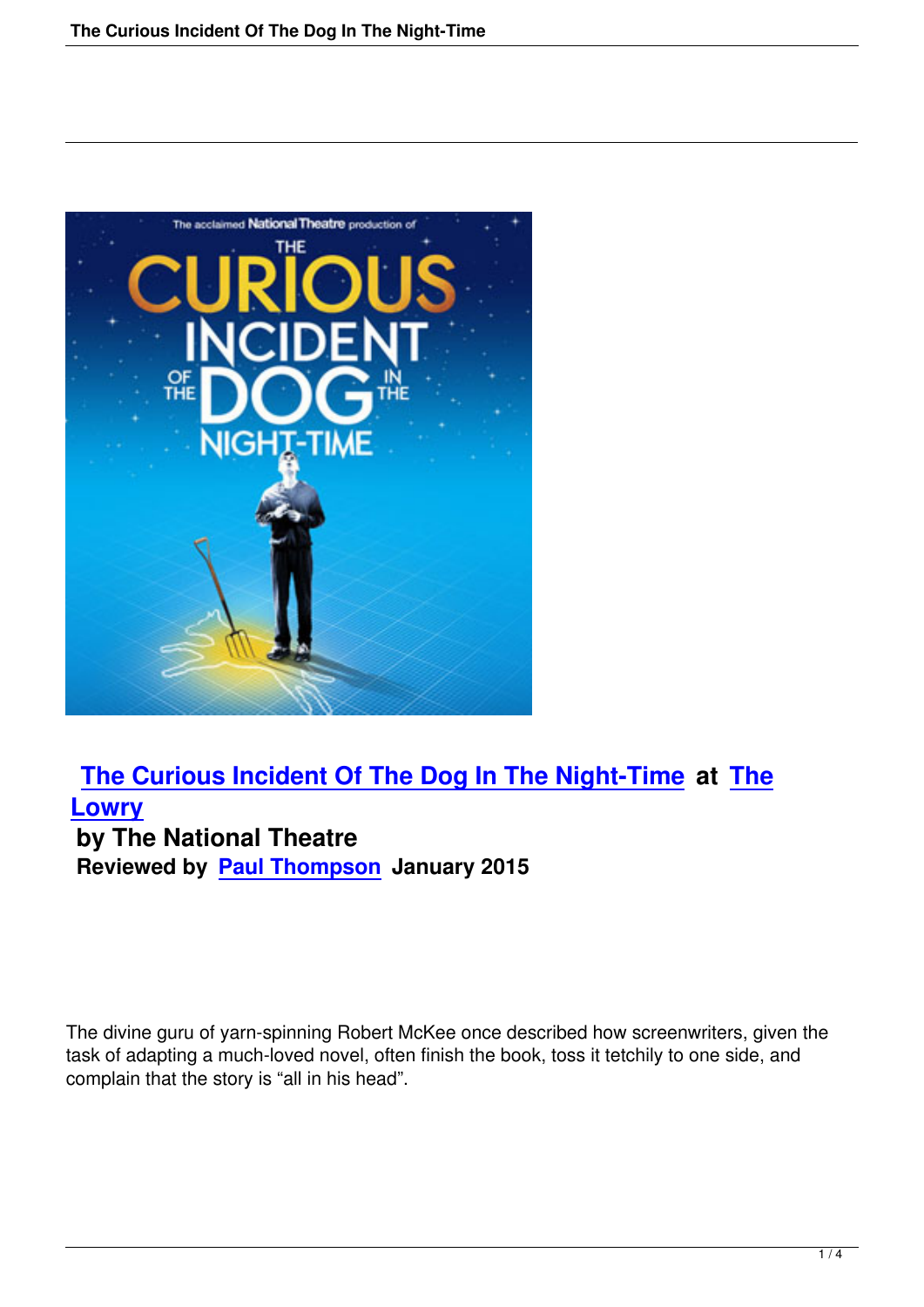It's not a huge stretch to imagine this brand of frustration kicking in a good decade ago – when Warner Brothers (specifically Brad Pitt) optioned the rights to Mark Haddon's award-winning, off-beat detective tale **The Curious Incident Of The Dog In The Night-Time** (at The Lowry till January 10th 2015). It's thought a movie is still planned, but it's been a long time coming. And the problems of adapting such writing to a more visual medium are clear.

Much of drama falls back on ordinary people finding themselves in extraordinary situations. The character of Christopher Boone – a mathematically gifted 15-year-old burdened with a presumed, unspecified level of autism, turns this on its head. Here we have an extraordinary young man faced with sometimes upsetting but, to us, not necessarily unusual situations. Of course, in Christopher's mind, he is a normal bloke coping with a daily onslaught of head-thumping challenges: for him, the offer of a slice of Battenburg is traumatic because he has an aversion to the colour yellow and fear of the unknown which, in this case, is marzipan.

Our perception of the conflict relies on a thorough grasp of Christopher's inner life. We can only empathise with his lack of emotional expressiveness on hearing his mum has died, and his descent into a life-threatening seizure when he discovers she's still alive – as if we're a party to the strained but logical way in which he processes the world. And that's why it works as prose in the first person. The film could easily wind up as death by voice-over and an audio book with pictures.

So what solution does the play hold? A very neat one. The stage is an awe-inspiring representation of Christopher's cognition: a Tron-like, grid-lined brainscape of a cube mapping time and space. A scene transition is effortless: a new rectangle is drawn on the floor live by light, suggesting a new location in the telling, in Christopher's grey matter – even on the timeline, throwing out theatrical reliance on linear narrative. The visuals are truly staggering: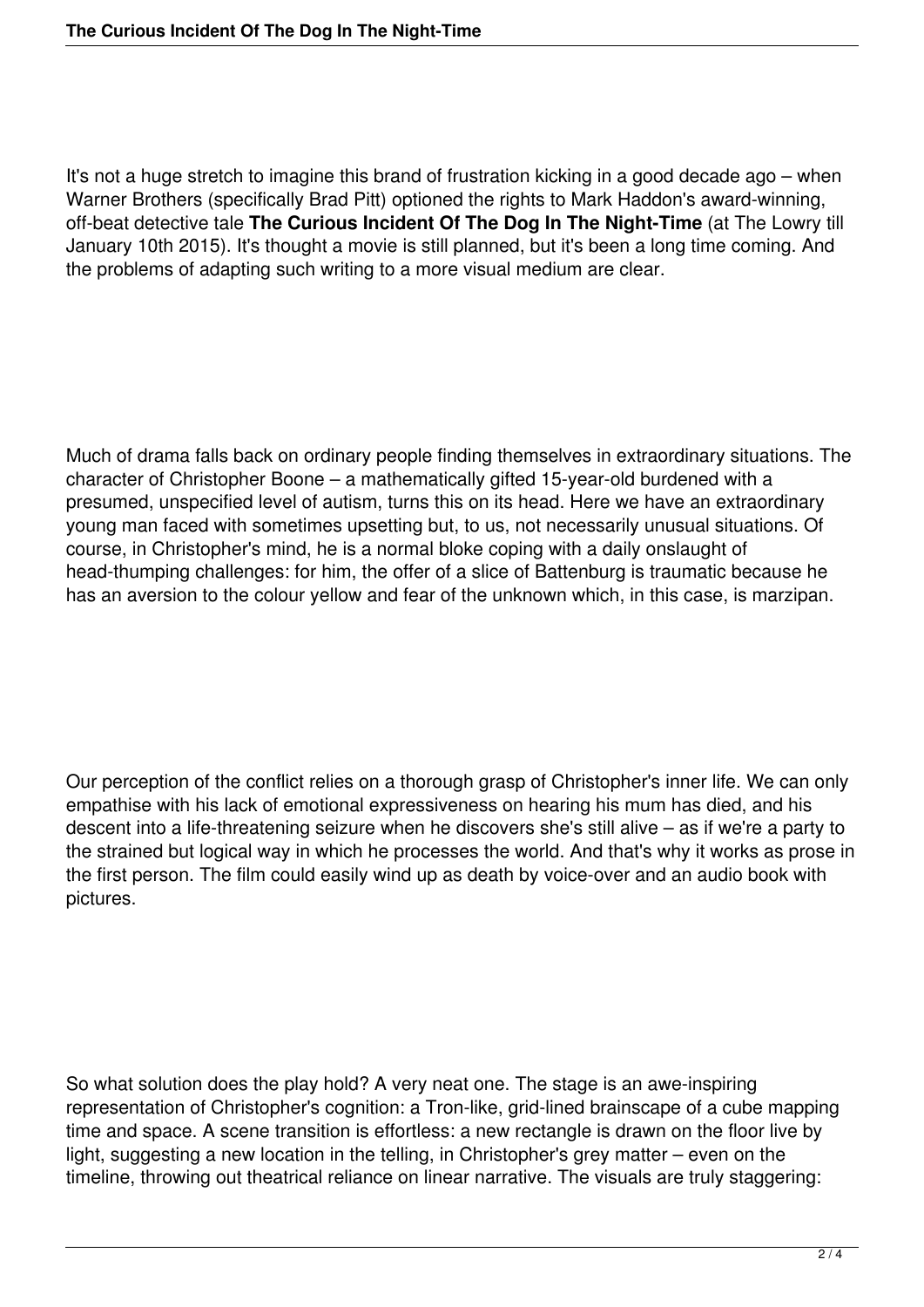witness the jaw-dropping, luminous delivery of a tube-station platform in the second act, for instance. The audience gets to feel Christopher's sensory overload rather than merely read about it. We experience an impressive intensity any words on pages would have great difficulty getting across. Technically, it's perfection.

Straightforward narration – seemingly verbatim readings from the book, are not resisted. Arguably they shouldn't be, but I can't help tasting a dose of overkill. Perhaps a more obvious concern is a lack of gripping, rollercoaster-riding drama. There are a few heart-wrenching episodes without doubt. But a lot of what we are exposed to is a repetitive beat: Christopher confused by life while an exasperated adult, frequently in vain, tries to explain it to him.

This almost inevitable glitch is expertly overcome by the National Theatre's multi-tasking production. They really do throw everything and the kitchen sink at you: the aforementioned light-show feast; superbly choreographed movement; an icing-layer of comedy dusted with some postmodern, self-referential winks; and a tear-inducing, if shamelessly presented, pay-off moment at the end.

All these things are so extremely distracting and laudible, we barely notice any wanting of meat in the meal. And to labour that analogy, this show is a bit like dinner at a Michelin-starred restaurant: you can't fault presentation and you can see where the money went; but will you leave without a full belly and then start thinking about how much you spent? I guess it depends on your appetite.